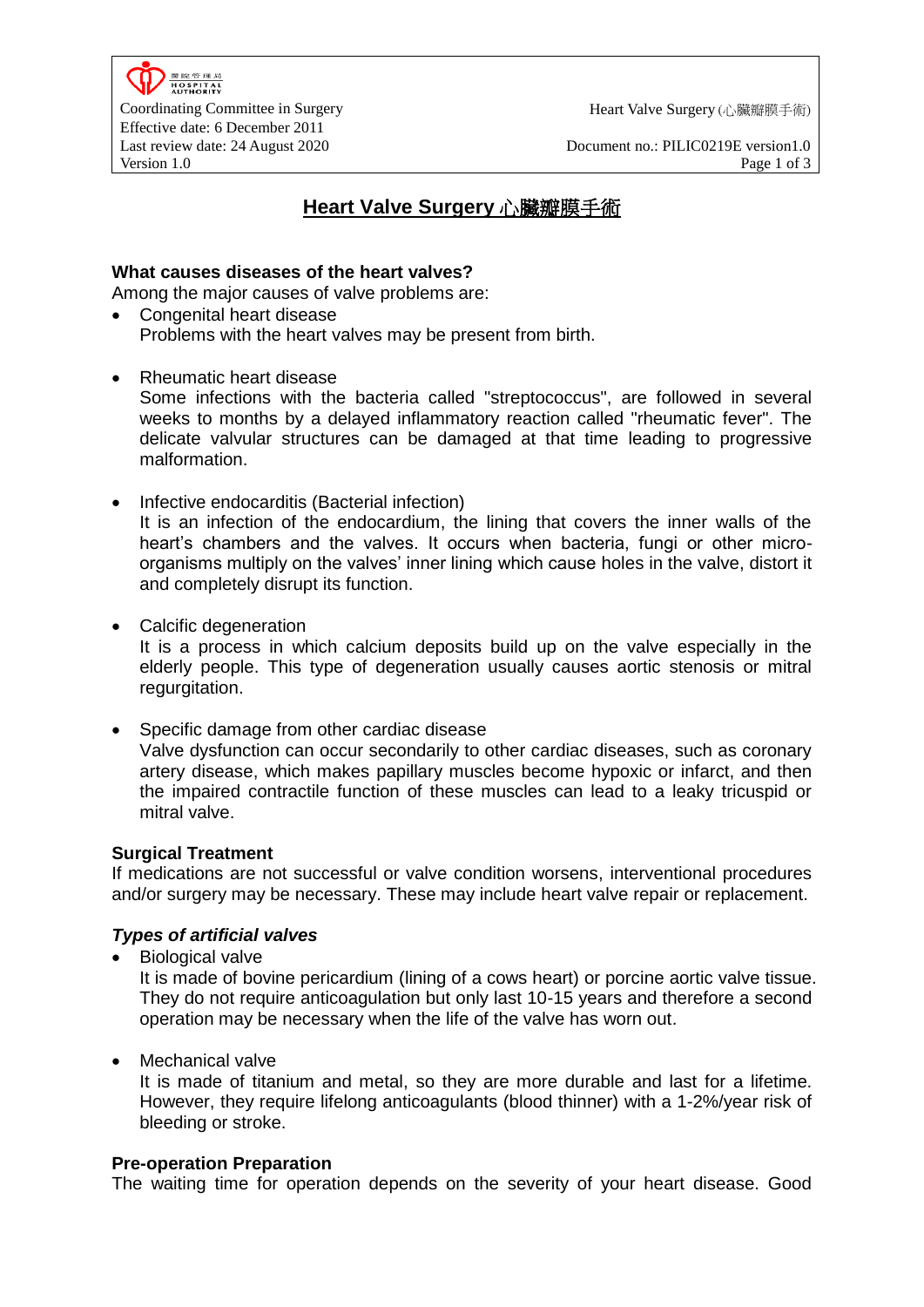preparation and essential investigations during waiting period will be beneficial in relieving your symptoms, improve your body resistance, minimize post operative complication, and enhance your successful and speedy recovery.

• Smoking

Quit smoking is your first thing to do. Smoking makes you more prone to developing pneumonia and pulmonary complications after surgery. It also makes your heart work harder, and accelerates the atherosclerotic process.

• Medication

All medication should be continued except warfarin and antiplatelet drugs which should be stopped 4 days before operation.

# **Possible Post-operative Complications**

- 1. Bleeding (need transfusion of blood and coagulation factors)
- 2. Myocardial infarction and heart failure (treat with medications and heart assist devices)
- 3. Irregular heart beats (regulate with medication or occasionally electrical conversion)
- 4. Kidney failure (may need dialysis; temporarily or at times permanently)
- 5. Brain damage (resulting in transient mental impairment, or permanent stroke or unconsciousness)
- 6. Infection (of the wound, lung and other organs)
- 7. Numbness and weakness (peripheral nerve damage of the leg and forearm wounds)
- 8. Thromboembolism (e.g. blocked bypass grafts, deep vein thrombosis, stroke, limb ischaemia, etc.)
- 9. Other organ damage or rare complications (e.g. liver, stomach or intestine, etc.)
- 10. Operative Mortality Rate: 3-7% (depends on pre-operative conditions and other risk factors, such as left ventricular function, history of stroke, carotid artery disease, diabetes mellitus and previous heart surgery.)

# **After Surgery**

Intensive Care Unit (ICU)

- Right after your surgery, you will be transferred to ICU.
- Tubes and lines include: Breathing tube (endotracheal tube), Heart monitor, Pacing wires, Arterial line, Intravenous infusion line, Urinary catheter
	- o Chest tubes

There will be 2 to 3 plastic tubes placed in your chest to drain fluid from around your heart and lungs to prevent fluid collecting in your chest and affect the normal heart and lung function.

High Dependency Unit (HDU)

 You may be ready to leave ICU for HDU after 24 hours. Most of the lines and tubes will have been removed by the time you are transferred to HDU.

General Ward

- As your condition improved, all the tubes and lines will be removed on post surgery day 2, and then you will be transferred to general ward.
- You must use the incentive spirometer to take deep breaths and cough 10-20 times